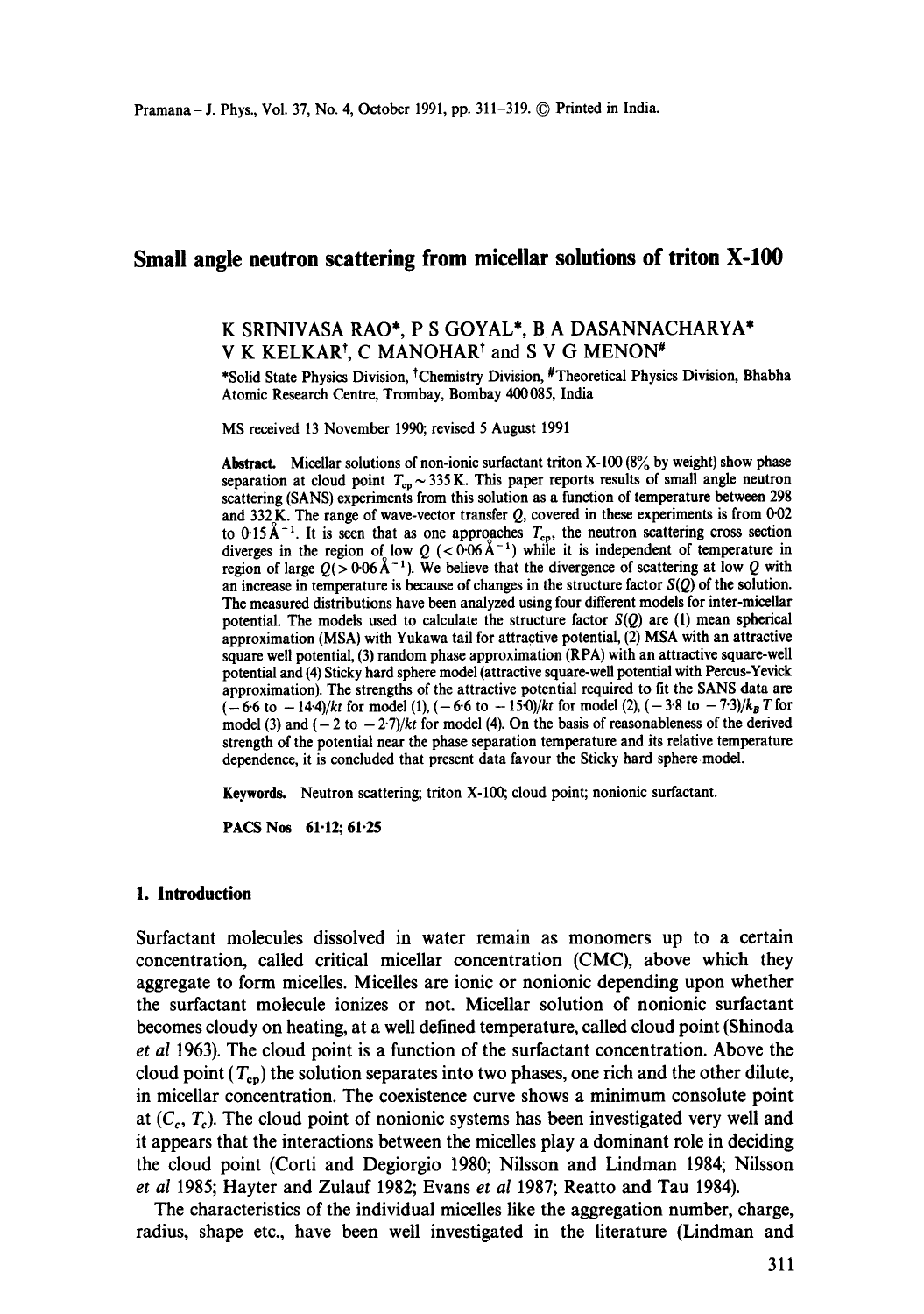Wennerstrom 1980). With the availability of small angle neutron scattering (SANS), a powerful technique has become available to investigate, not only the above mentioned parameters but also, the intermicellar interactions (Hayter 1985). The pioneering work by Hayter and Penfold (1981) and by Chen (1986) have laid the foundation for a quantitative analysis of important SANS data which are available on micellar solutions (Sheu *et al* 1987; Hayter and Penfold 1983).

Brown *et al* (1989) have investigated static and dynamic properties of triton X-100 in aqueous solutions. They have used pulsed field gradient (PFG) NMR, time resolved fluorescence quenching and static and quasi elastic light scattering (QELS) techniques. The temperature range spanned was from 283-315 K and concentration range was from 0.5 to 30 weight per cent. The main conclusion from their studies is that the radius of the micelles is  $30 \text{\AA}$  with the corresponding aggregation number of around 100.

To obtain the strength of inter-micellar interactions, especially near the cloud point, we have studied SANS from  $8\%$  (by weight) solution of triton X-100 (isooctylphenoxy polyethoxy ethanol) in  $D_2O$ , this concentration being close to the consolute point. The cloud point for this solution is  $\sim$  335 K; SANS measurements have been made in the temperature range of 298 to 332 K.

We have analyzed the SANS data using four different models. All the models involve a hard core repulsion (within micellar diameter) and a short range attractive potential (outside micellar diameter). The first model (Hayter and Zulauf 1982) is the one used earlier in literature to analyze neutron scattering results (Zulauf and Rosenbusch 1983; Chen *et al* 1984). It uses Yukawa-type attractive potential. It tends to give rather large value ( $> 10 k_B T$ ) of the intermicellar potential near  $T_c$  and this seems unreasonable. In view of this the following three models were tried. The Yukawa potential was changed to a square well and MSA was retained in model 2. In model 3, the square well was retained and RPA was used to calculate the structure factor *S(Q)* (Sharma and Sharma 1977). In the last model a square well, as defined by Baxter, was used with Percus-Yevick approximation (Baxter 1968). By comparing the results of models 1 and 2 (using the same liquid state theory), we will be able to comment upon sensitivity of the SANS data on the detailed shape of potential. Also by comparing the results of the models 2, 3 and 4 (all of them use exactly identical potential namely square well) will enable us to comment upon the suitability of a liquid state theory for short-ranged potential.

# **2. Experimental**

The surfactant triton X-100 (isooctylphenoxy polyethoxy ethanol) marketed by Rohm and Haas was used. Cloud point of  $8\%$  (by weight) solution was found to be 339 K in water (H<sub>2</sub>O) and 335 K in heavy water (D<sub>2</sub>O). SANS experiments were performed using triton X-100 in  $D_2O$  on the SANS spectrometer (Desa *et al* 1985) at Cirus reactor, Trombay. The incident neutron wave length was  $\lambda = 5.2$  Å and the scattering angle, 2 $\theta$ , covered was in the range of 0.75 to 7.375° which correspond to wave vector transfer  $(Q = \pi \sin{\theta/\lambda})$  range of 0.016 to 0.155 Å<sup>-1</sup>. The gradient and stability of temperature along and across the sample were within  $0.5 K$ . The experiment was performed at five temperatures, viz 298.4 K, 308.6 K, 317.6 K, 326.3 K and 332.3 K.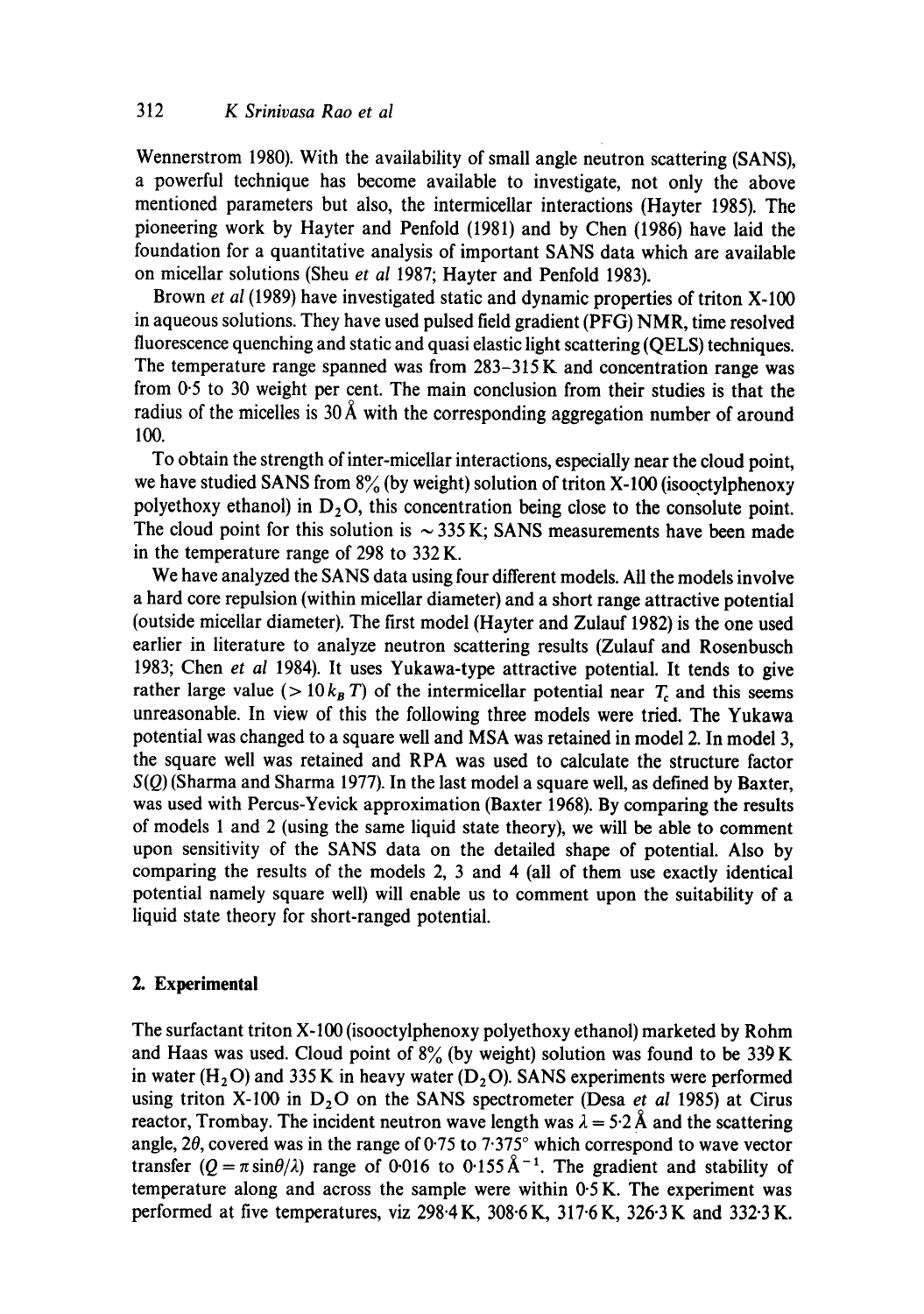

Figure 1. Comparison of experimental (dots) and theoretical (continuous curve) scattering cross sections. The calculated values are by using model 1 (Yukawa tail & MSA).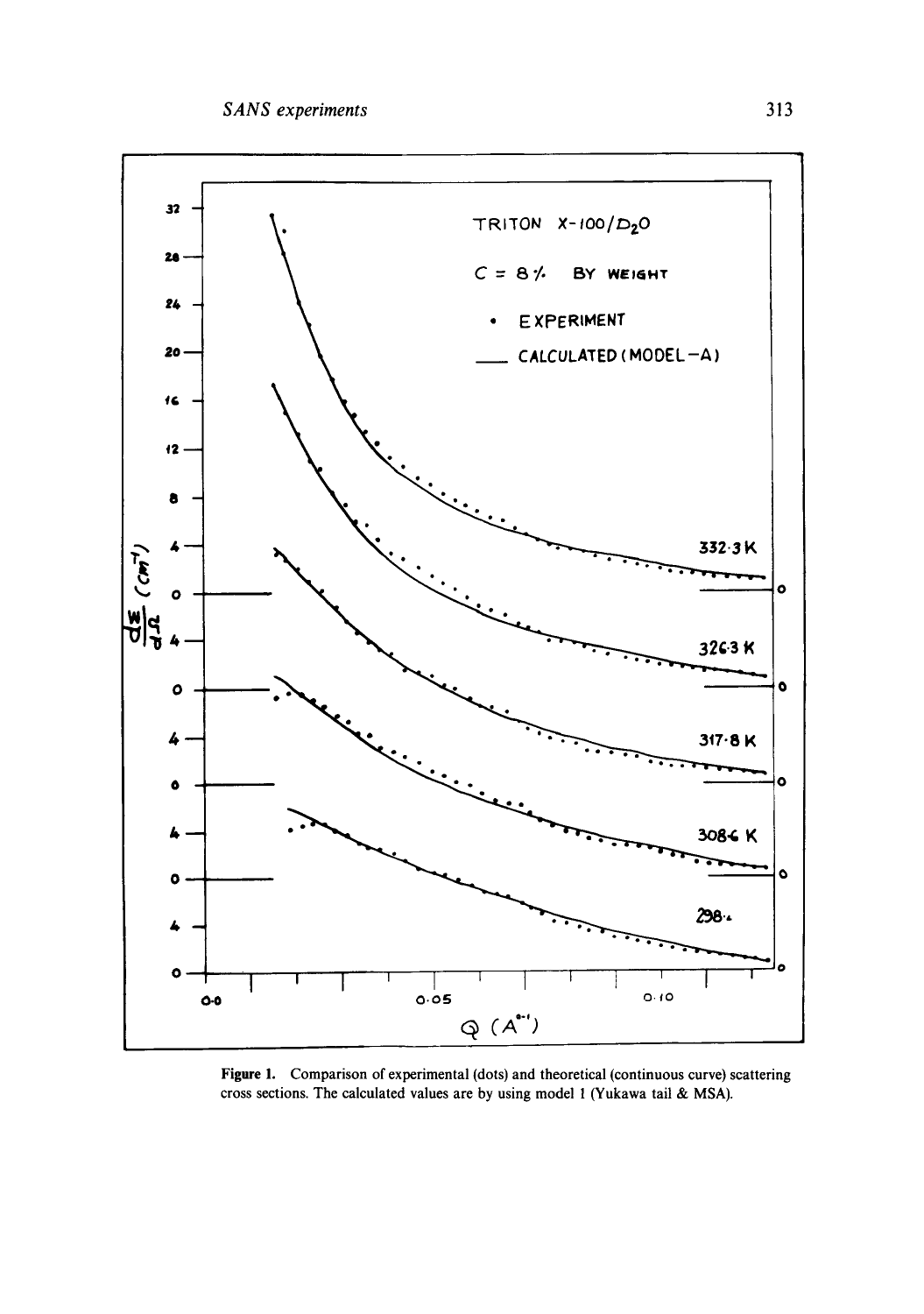The corrected intensity was calculated using the formula

$$
I(Q) = [I_{obs}(Q) - I_{bkg}(Q)]/T_s - [I_m(Q) - I_{bkg}(Q)]/T_m
$$

where  $L(\mathcal{O})$  is the measured intensity from sample,  $L(\mathcal{O})$  is the background intensity from sample,  $L(\mathcal{O})$  is the background intensity from sample,  $L(\mathcal{O})$  is the background intensity from sample,  $L(\mathcal{O})$  is where  $t_{obs}(\gamma)$  is the measured intensity from sample,  $t_{bkg}(\gamma)$  is the background beam, *I*<sub>c</sub> (Q) is the its relations and is found by inserting eatmingin in the heution beam,  $t_m(\mathbf{y})$  is the intensity due to pure  $D_2$ O and cell,  $t_s$  is the transmission of the cell with the sample and  $T_m$  is that of cell with pure  $D_2O$ . The differential cross section,  $d\Sigma/d\Omega$ , for the samples was obtained by multiplying the corrected intensity by a constant, which is the calibration constant for the instrument. The measured scattering cross section,  $d\Sigma/d\Omega$ , at different temperatures is shown in figure 1. It can  $\frac{1}{2}$  section,  $\frac{1}{2}$  as  $\frac{1}{2}$  at since calculated point is smown in figure 1. It can  $\alpha$  such that

## **3. Analysis of the data**

The coherent scattering cross section from a micellar solution, in static approximation,  $\frac{1}{2}$  is concrete scattering  $\frac{1}{2}$ 

$$
d\Sigma/d\Omega = n \cdot N^2 \left[ b_m - b_w \right]^2 \cdot P(Q) \cdot S(Q)
$$
 (1)

where n is the micellar number density, N is the aggregation number of a micelle, b,  $\alpha$ which  $n$  is the integral number density,  $n$  is the aggregation number of a fineme,  $v_m$ is the scattering length of a triton X-100 molecule and  $b_w$  is the scattering length for an equivalent volume of  $D_2O$ .  $P(Q)$  is the square of the form factor of the micelle and it depends on the shape of the micelle.  $S(Q)$  is the structure factor representing the interference term arising from the interaction between the micelles.

We assume, following Hayter and Zulauf (1982) that triton X-100 micelles are spherical in the temperature range of the measurements. For spherical particles with radius  $R$ ,  $P(O)$  is given by

$$
P(Q) = 9 \cdot (\sin QR - QR \cdot \cos QR)^2 / (QR)^6. \tag{2}
$$

The structure factor *S(Q)* depends on the model used for the inter-micellar potentials. The structure factor  $S(Q)$  depends on the model used for the inter-fine

#### Model 1 (Yukawa-type potential and MSA)  $\frac{M[0]{\text{U}}}{\text{U}}$  (1982) to explain the SANS data on CaEs,  $\alpha = 0$

This was inst used by Hayter and Zulaur  $(1902)$  to explain the SAT of data on  $C_8E_5$ , another non-ionic micelle forming surfactant. They assume that micelles are hydrated. The effect of heating is to "melt" the hydration layer which is about  $3 \AA$  in thickness (consistent with hydrogen bond length). The inter-micellar potential is approximated as

$$
U(r) = \infty \text{ for } r < \sigma
$$
  
=  $U(T)\sigma \exp[-\chi(r-\sigma)]/r$  for  $r > \sigma$  (3)

where transformation is the diameter of the microscopic of the microscopic parameter  $\mathcal{L}$ where  $\delta$   $(= 2K)$  is the diameter of the interior,  $\delta$  (1) is temperature dependent parameter which is a measure of the strength of the interaction and  $\chi$  is the inverse screening. length which is taken to be  $0.33 \text{ Å}^{-1}$  (= reciprocal of the hydration layer thickness). The above form of the potential has been chosen because of the fact that the Ornstein-Zernicke (O-Z) equation has been solved analytically for this type of potential in the MSA and the structure factor  $S(Q)$  is obtained in closed analytical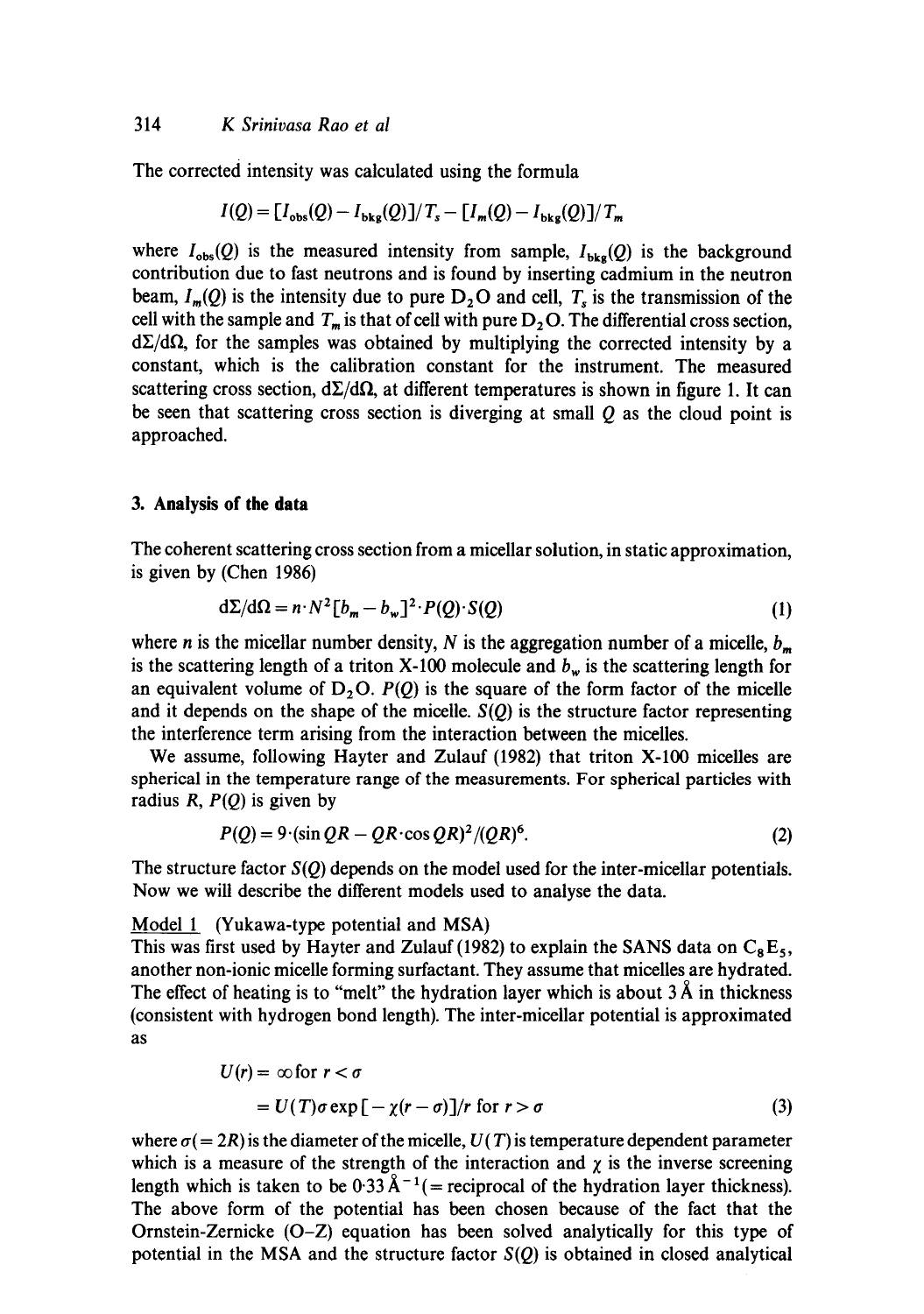form (Hayter and Penfold 1981; Hansen and Hayter 1982). The two parameters required to fit the data are  $\sigma$  and  $U(T)$ . As remarked earlier this is the conventional way of analysing SANS data from non-ionic micellar solution.

#### Model 2 (Square well potential and MSA)

Since we are going to use an attractive square well potential in models 3 and 4 (because of the availability of analytical results), a comparison of the results based on MSA with that of the other models will be meaningful only if we use same functional form of the potential in all the models. Since no analytical solution exists for a square well fluid using MSA, one has to resort to solving O-Z equation, along with MSA closure, numerically. We have analysed our data using the above procedure also and refer to it as model 2.

The interaction potential in this model is given as

$$
U(r) = \infty \text{ for } r < \sigma
$$
  
=  $\varepsilon$  for  $\sigma < r < \sigma + \Delta$   
= 0 for  $r > \sigma + \Delta$  (4)

where  $\Delta$  is the range of the potential.

The structure factor  $S(q)$  has to be computed numerically by solving  $O-Z$  equation

$$
h(r) = c(r) + n \int h(r') c(r - r') dr'
$$
 (5)

along with MSA closure  $c(r) = -U(r)$  for  $r > \sigma$  and the standard hard sphere condition  $h(r) = -1$  for  $r < \sigma$ . To do this we have followed a method due to Stanislav *et al* (1985). This method consists of solving fourier transformed and discretized O-Z equation for  $h(r)$  in the region  $r > \sigma$  and for  $c(r)$  in the region  $r < \sigma$ . The discretization is done such that for a given  $R_{\text{max}}$  the resolution in the fourier space (q-space) is given as  $\Delta q = \pi/R_{\text{max}}$  (where  $R_{\text{max}}$  is the maximum r value for which O-Z equation has been solved). The value of  $R_{\text{max}}$  chosen should be much larger compared to the largest correlation length involved. For the kind of  $\Delta q$  step used in our experiment, we have to solve O-Z equation for  $R_{\text{max}} = 20.9 \sigma$ . Calculations have also been done with  $R_{\text{max}} = 41.8 \sigma$  and no change was found in the value of potential depth. Also the grid size in the r-space is made successively smaller till the results are independent of grid size.

## Model 3 (Square well potential and RPA)

In this the attractive potential is taken as square well potential which is treated as a perturbation to hard sphere potential and is given by (4). The expression for the structure factor was derived in the RPA by Sharma and Sharma (1977). The parameters required to fit the data are  $\sigma$ ,  $\varepsilon$  the depth of the potential and  $\Delta$  the width of the potential.

Model 4 (Sticky hard sphere model and PY approximation) In this model also the potential is a square well and its form is taken as (Baxter 1968)

$$
U(r) = \infty \text{ for } r < \sigma
$$
  
= log[12 $\tau\Delta/(\sigma + \Delta)$ ](=  $\varepsilon$ ) for  $\sigma < r < \sigma + \Delta$   
= 0 for  $r > \sigma + \Delta$  (6)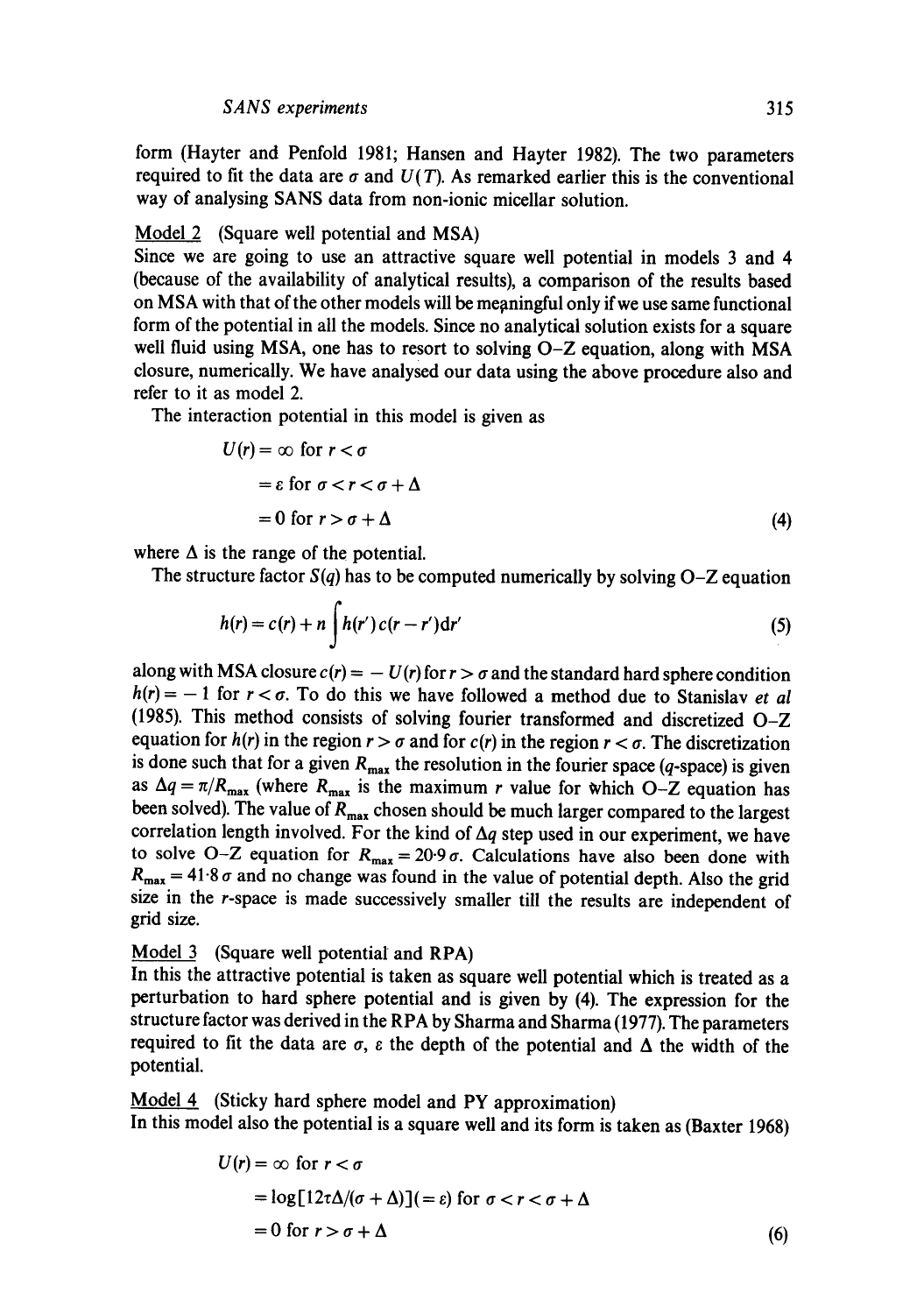where  $\tau$  is a dimensionless measure of the temperature of the system. The O-Z equation was solved analytically in Percus-Yevick approximation for this type of potential (Baxter 1968) in the limit  $\Delta \rightarrow 0$ . This model, predicts an asymmetric liquid-gas type of phase transition with critical volume fraction of 0.12 and  $\tau_c$  of 0.098. Though the potential function used in the above model appears at first sight to be complicated, it is nothing but a square well potential of depth e, written in a particular fashion so that PY theory can be applied for the above potential. Though this model has been solved in the limit  $\Delta \rightarrow 0$ , we have shown the applicability of this model to cases where the range ( $\Delta$ ) is very small compared to the particle diameter  $\sigma$  (Srinivasa Rao *et al* 1991). In the case of non-ionic micelles as  $\Delta/(\sigma + \Delta) < 0.06$ , one can apply Baxter's analytical result for *S(Q)* as such. Menon *et al* (1991) have demonstrated the applicability of this model to cloud point transition of nonionic surfactant solution  $C_8E_5$ . They also found that this model to be successful in accounting both light scattering as well as SANS data in addition to the experimentally observed phase diagram. The two parameters of the model are  $\sigma$  and  $\tau$ . The value of  $\Delta$  was taken to be  $3~\text{\AA}$  (consistent with the hydration layer thickness used in model 1) for calculating  $\epsilon$  for given  $\tau$  and  $\sigma$ . In short, model 1 uses Yukawa-type potential and is the most commonly used model in the literature. Models 2, 3 and 4 are based on square well potential but use MSA, RPA and PY approximation respectively for structure factor  $S(O)$ .

In the following section we will discuss the results obtained by using the above four models.

#### **4. Results and discussion**

Figure 1 shows the results of the SANS experiments at five different temperatures together with the best fits obtained using model 1. The measured distributions (figure 1) show that  $d\Sigma/d\Omega$  is independent of temperature at large  $Q(>0.06 \text{ Å}^{-1})$ . However, in region of low  $Q(< 0.06 \text{ Å}^{-1})$ , it is seen that  $d\Sigma/d\Omega$  increases as solution temperature approaches  $T_{\text{en}}$ . At large Q, as  $S(Q) \sim 1$ ,  $d\Sigma/d\Omega$  is mainly decided by  $P(Q)$ . In principle, there are two possibilities which could give temperature independent  $P(Q)$  at large Q. This can, for example, happen if individual micelles do not change their shape and size with temperature. It can also happen if the original spherical micelles join together to form cylindrical micelles such that while the lengths of the cylinders increase with temperature but their radius remain independent of temperature. For non-ionic micelles of  $C_8E_5$ , Zulauf and Rosenbusch (1983) have demonstrated, on the basis of neutron spin-echo experiments, that the former assumption is more reasonable. We accept this view, that is, we assume that micelles are spherical and that their diameter is independent of the temperature. The value of  $\sigma$ , the diameter of the micelle, obtained from present experiments is found to be  $56\text{\AA}$ . We attribute the large increase in scattering cross section at low Q to structure factor  $S(Q)$ . The results of data analyses based on above mentioned four models are given below.

The micellar radius obtained from the fits  $(28~\text{Å})$  is consistent with the dimension of triton X-100 molecule (10 Å for hydrophobic core  $+ 17$  Å for hydrophilic chains). Similar value was obtained by Brown *et al* (1989) from PFG NMR and light scattering studies. The aggregation number calculated from packing consideration comes to about 95 for the above radius. The  $U(T)$  values obtained from the above fits are shown in table 1. The derived potential depth for model 2 is also tabulated in table 1.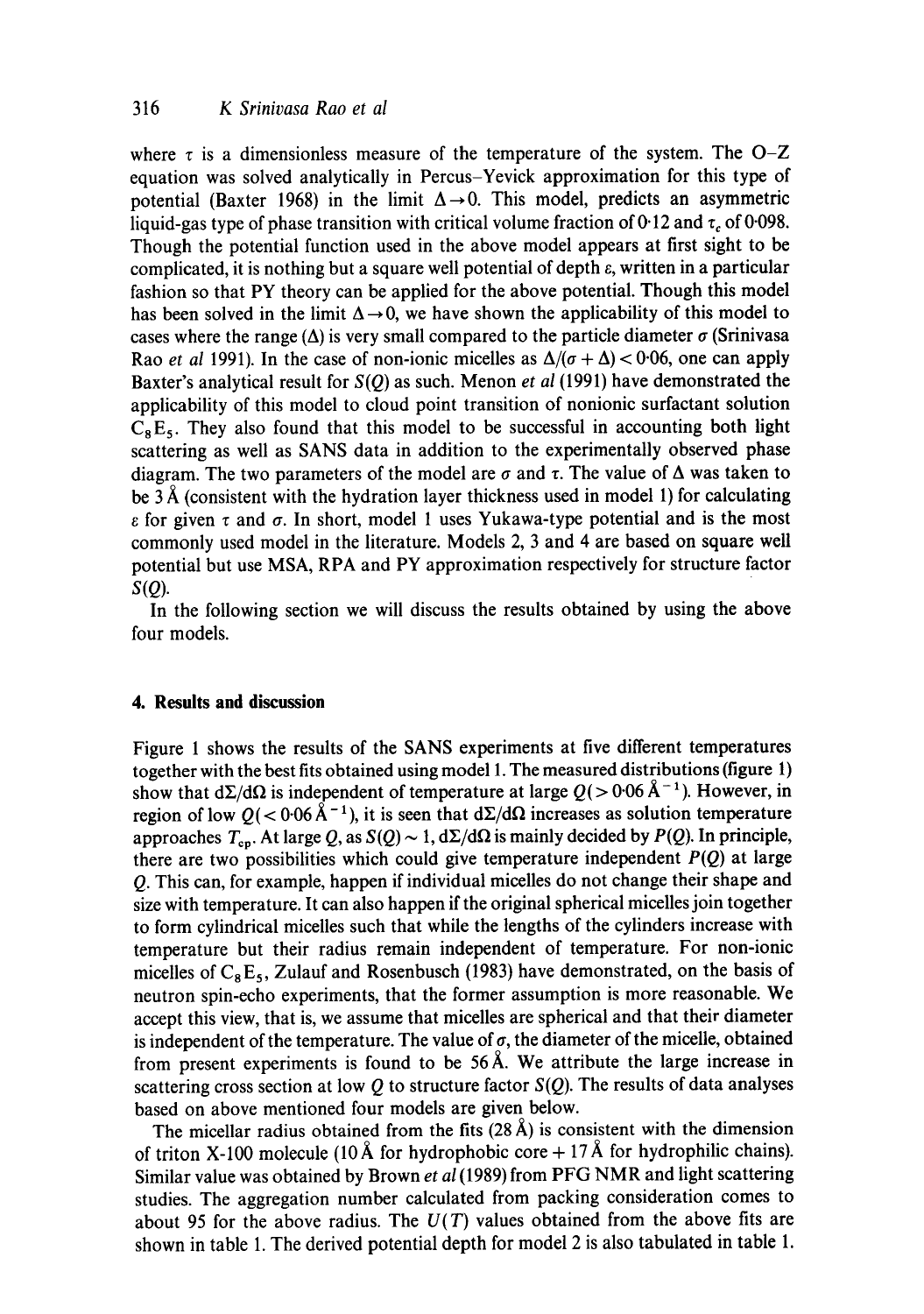|               | Model 1<br>Y-MSA<br>56 | Model 2<br><b>SW-MSA</b><br>56 | Model 3<br><b>SW-RPA</b><br>57 | Model 4<br>SW-PY<br>55 |          |
|---------------|------------------------|--------------------------------|--------------------------------|------------------------|----------|
| $\sigma(\AA)$ |                        |                                |                                |                        |          |
| Temp.         | U(T)                   | £                              | £                              | τ                      | $U(T)^*$ |
| $298 - 4$     | $-6.56$                | $-6.56$                        | $-3.80(-7.72)$                 | 0.216                  | $-1.96$  |
| $308 - 6$     | $-8.38$                | $-8.05$                        | $-4.92(-10.10)$                | 0.164                  | $-2.23$  |
| $317 - 8$     | $-9.94$                | $-9.86$                        | $-5.62(-11.50)$                | 0.140                  | $-2.39$  |
| 326.3         | $-12.28$               | $-12.56$                       | $-6.60(-13.74)$                | 0.116                  | $-2.58$  |
| 332.3         | $-14.36$               | $-15.01$                       | $-7.30(-15.25)$                | 0.104                  | $-2.69$  |

Table 1. Comparison of the model parameters.

The strengths U and  $\varepsilon$  values are in units of  $k_B T$ .

The  $\varepsilon$  values in brackets correspond to  $\Delta = 3 \text{ Å}$ .

\* Values calculated using eq. (6) with  $\Delta = 3 \AA$ .

From the depth of the potential derived using models 1 and 2, it is clear that the SANS data is not very sensitive to distinguish the detailed form of the potential. This is to be expected because the potentials used in models 1 and 2 are not much different in their characteristics such as range.

The model 3 has three parameters namely  $\sigma$ ,  $\Delta$  and  $\varepsilon$ . The best fits yielded  $\sigma = 57~\text{\AA}$ and  $\Delta = 5.7$  Å. The corresponding values of  $\varepsilon/k_B T$  are given in table 1. Though the model 3 gives smaller value of potential depth, the value of the range obtained is very large and physically not acceptable (Israelachvili and Wennerstrom 1990). In view of this, we froze the range parameter in model 3 to be  $3\,\AA$  as was measured by Israelachvili and Wennerstrom (1990) and fitted the SANS distribution. The values of  $U/k_B T$ obtained with the above range parameter are comparable to those of models 1 and 2, and are put in brackets in table 1.

The model 4 has two parameters, namely  $\sigma$  and  $\tau$ . In this model  $\sigma$  was found to be 55 Å. The  $\tau$  values are given in table 1. Though the sticky hard sphere model is strictly valid only in the limit  $\Delta \rightarrow 0$ , we justify its use in our case since the range of the potential is very small compared to diameter of the particle  $(\Delta/\sigma \sim 0.05)$ . The  $U/k_B T$  values for this model calculated from eq. (5) using  $\Delta = 3\text{\AA}$  are also given in table 1. The fits obtained by the three models are of some quality and hence are not shown separately.

If we compare the four models, the size of the micelle is predicted to be the same by them but the values of the strength of the interaction are very different. The value of  $U/k_B T$  for models 1 and 2 ( $\sim$  15) and model 3 ( $\sim$  7) are too large to be acceptable. Usually one would expect  $U/k_B T \sim 1$  at the cloud point. Thus we find that out of the three models under discussion only model 4 gives  $U/k_B T \sim 1$  and it is the least sensitive to temperature as compared to that for the other models.

The reasons for the success of the Sticky hard sphere model in explaining the SANS data over the other three models is believed to be due to the approximation involved in obtaining *S(Q)* from a given potential. Model 1 uses MSA. Tau and Reatto (1986) have also argued that MSA is not suitable for short-range attractive potentials. Recently Regnaut and Ravey (1989) have examined the use of Percus-Yevick approximation with the short range square well (SW) potential using Baxter's results. Their conclusion, based on comparison with Monte-Carlo data, is that PY approximation is more justified that RPA. But their analysis is based on the approximation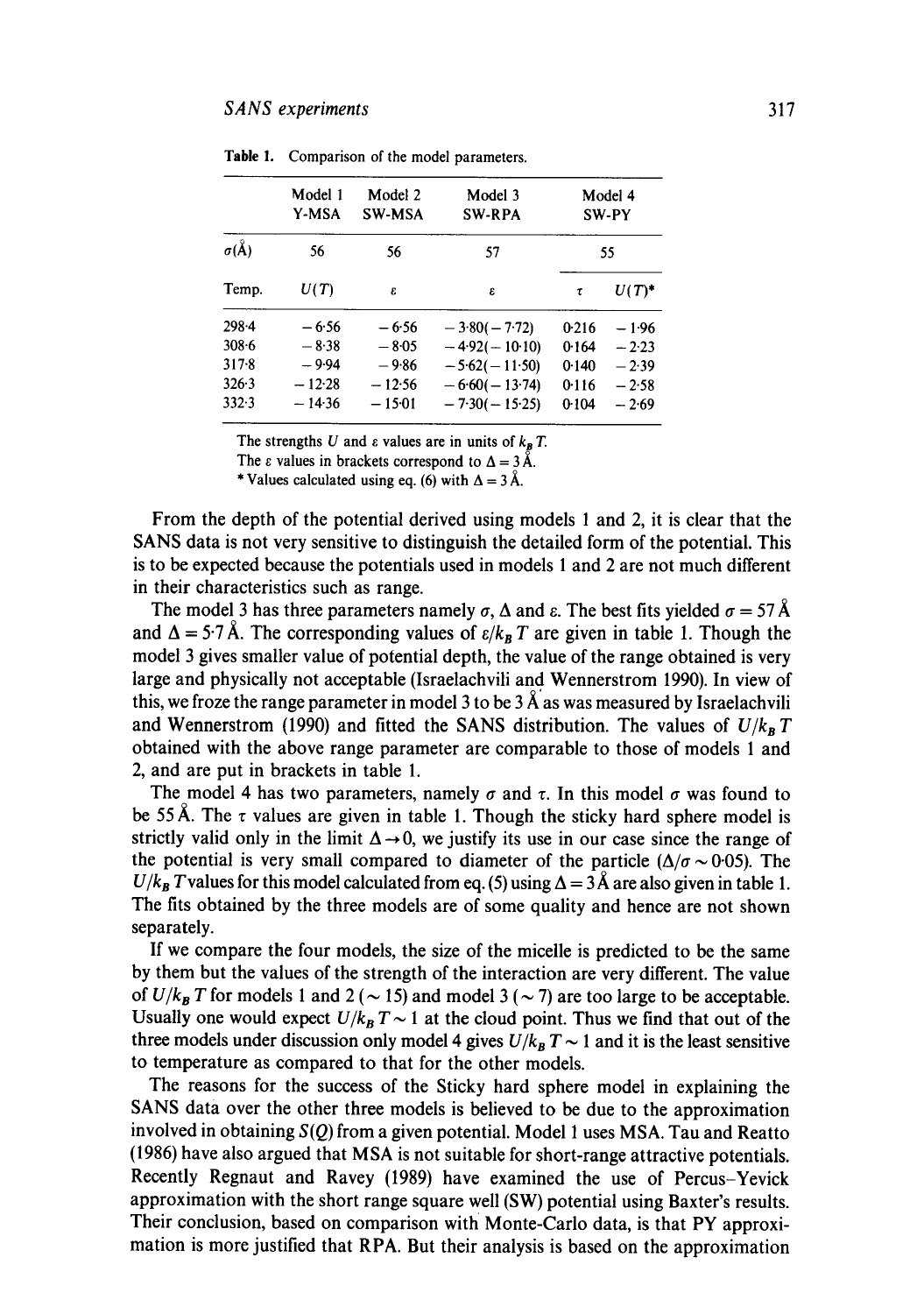#### 318 *K Srinivasa Rao et al*

of equating the second virial co-efficient of the square-well and Baxter potential. But our procedure of using Baxter results for short range square-well potential is different and we match all the virial co-efficients (Srinivasa Rao *et al* 1991). The RPA and MSA have the same defect in the sense that both require deep potential well for phase transition to occur. Sticky hard sphere model which is based on PY approximation appears to be better in estimating the depth of the potential. It is also known that MSA is inadequate in explaining the light scattering data (Hayter and Zulauf 1982) in that the position of  $S(O)$  shifts to higher volume fraction with temperature. This discrepancy is removed in Baxter model (Menon *et al* 1991) as well as in square well-PY treatment (Regnaut and Ravey 1989). Considering the strength of the potential derived from SANS data and the ability to predict light scattering data (Menon *et al*  1991), Sticky hard sphere model with PY approximation comes out to be the best of the four models considered.

#### **5. Summary**

SANS experiment has been carried on non-ionic micellar solution of triton X-100 close to critical concentration as function of temperature. The SANS data have been used to obtain the dimension of the micelle as well as depth of the interaction potential. Three different liquid state theoretical models are used to extract information about the strength of the interaction between the non-ionic micelles of triton X-100. While the size of the micelle is found to be same by all the models, the strength of the attractive interaction is found to vary significantly from one model to another. Comparison between models 1 and 2 shows that for different potential shapes having same range and with the same liquid state theory namely MSA, SANS data analyses gives same well depth. SANS data are not very sensitive to the detailed shape of the potential. Comparison between the models 2, 3 and 4 which all use square-well potential but different schemes for calculating the structure factor *S(Q)* show that PY approximation gives the most reasonable value of well depth  $(U \sim k_B T)$ . This is also weakly dependent on temperature. Other schemes give strong temperature dependence.

## **Acknowledgement**

We are thankful to Mr B S Valaulikar for preparation of the samples and many useful discussions.

#### **References**

Baxter R J 1968 *J. Chem. Phys.* 49 2770 Brown W, Rymden R, Stam J V, Almgren M and Svensk G 1989 *J. Phys. Chem.* 93 2512 Chen S M 1986 *Ann. Rev. Phys. Chem.* 37 351 (and the references cited therein) Chen S H, Lin T L and Huang J S 1985 in *Physics of complex and supra molecular fluids* (eds) S A Safran and N A Clark (John-Wiley) p. 285 Corti M and Degiorgio V 1980 *Phys. Rev. Lett.* 45 1045 Desa J A E, Mazumder S, Sequeira A S and Dasannacharya B A 1985 *Solid State Phys. (India)* C28 318 Evans H, Tildesley D J and Leng C A 1987 *J. Chem. Soc. Faraday Trans. II 83* 1525